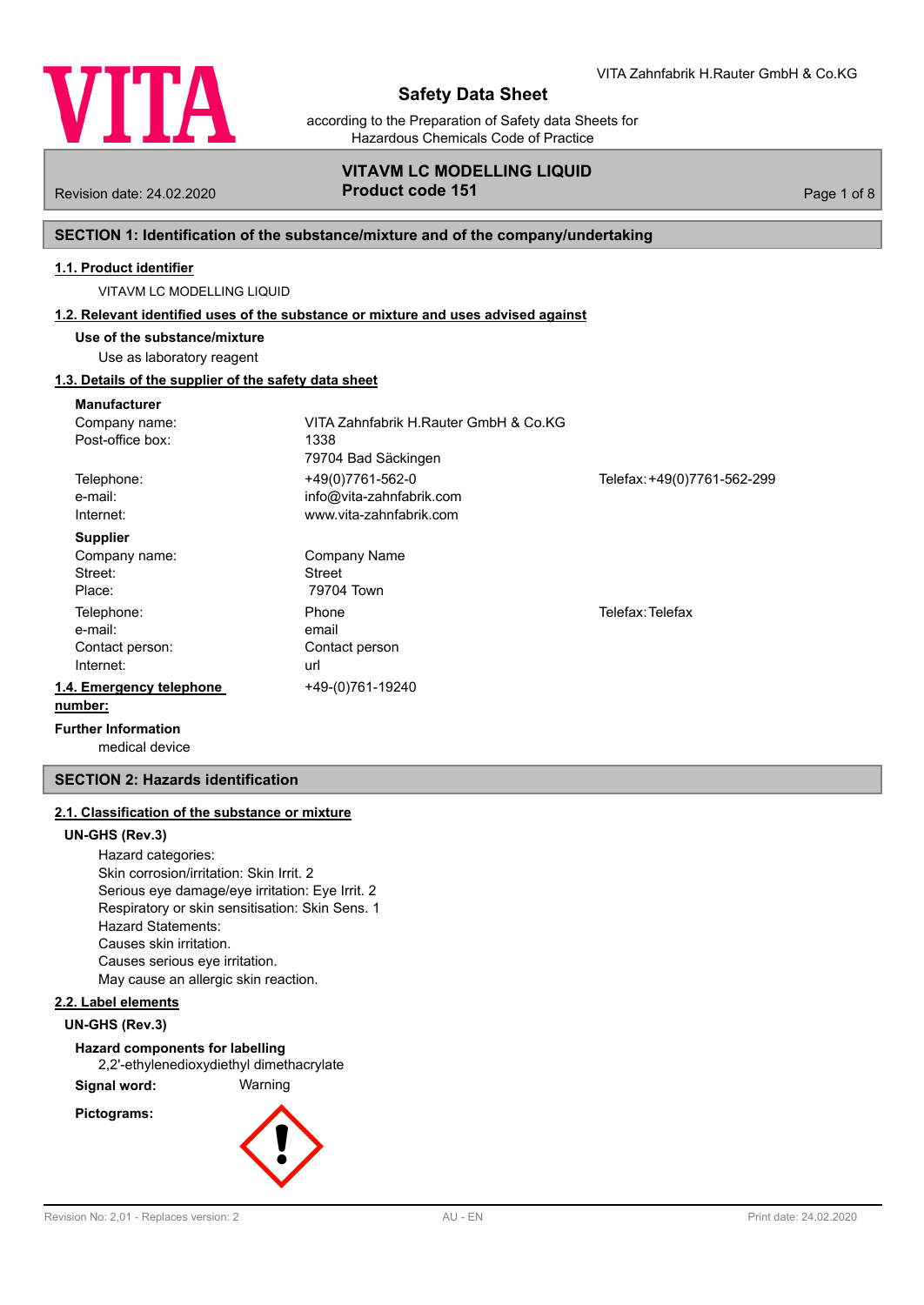

according to the Preparation of Safety data Sheets for Hazardous Chemicals Code of Practice

# **VITAVM LC MODELLING LIQUID**

Revision date: 24.02.2020 Page 2 of 8

# **Hazard statements**

| H315                            | Causes skin irritation.              |  |  |
|---------------------------------|--------------------------------------|--|--|
| H317                            | May cause an allergic skin reaction. |  |  |
| H319                            | Causes serious eye irritation.       |  |  |
| <b>Precautionary statements</b> |                                      |  |  |

| Avoid breathing dust/fume/gas/mist/vapours/spray.                                                                                   |
|-------------------------------------------------------------------------------------------------------------------------------------|
| Wash hands thoroughly after handling.                                                                                               |
| Contaminated work clothing should not be allowed out of the workplace.                                                              |
| Wear protective gloves/protective clothing/eye protection/face protection.                                                          |
| IF ON SKIN: Wash with plenty of water.                                                                                              |
| If skin irritation or rash occurs: Get medical advice/attention.                                                                    |
| Take off contaminated clothing and wash it before reuse.                                                                            |
| IF IN EYES: Rinse cautiously with water for several minutes. Remove contact lenses, if<br>present and easy to do. Continue rinsing. |
| If eye irritation persists: Get medical advice/attention.                                                                           |
| Dispose of waste according to applicable legislation.                                                                               |
|                                                                                                                                     |

# **2.3. Other hazards**

No information available.

# **SECTION 3: Composition/information on ingredients**

### **3.2. Mixtures**

#### **Hazardous components**

| <b>CAS No</b> | <b>I</b> Chemical name                   | Quantity    |
|---------------|------------------------------------------|-------------|
| 109-16-0      | 2.2'-ethylenedioxydiethyl dimethacrylate | $75 - 80$ % |
| 90551-76-1    | <b>I</b> Methacrylic ester               | $15 - 20$ % |
| 2867-47-2     | 2-dimethylaminoethyl methacrylate        | $\%$        |

# **SECTION 4: First aid measures**

# **4.1. Description of first aid measures**

#### **General information**

When in doubt or if symptoms are observed, get medical advice.

#### **After inhalation**

Provide fresh air. When in doubt or if symptoms are observed, get medical advice.

# **After contact with skin**

After contact with skin, wash immediately with plenty of water and soap. Take off immediately all contaminated clothing and wash it before reuse. If skin irritation or rash occurs: Get medical advice/attention.

#### **After contact with eyes**

After contact with the eyes, rinse with water with the eyelids open for a sufficient length of time, then consult an ophthalmologist immediately. Remove contact lenses, if present and easy to do. Continue rinsing.

### **After ingestion**

Rinse mouth immediately and drink plenty of water. Observe risk of aspiration if vomiting occurs. Never give anything by mouth to an unconscious person or a person with cramps. Call a doctor.

### **4.2. Most important symptoms and effects, both acute and delayed**

#### No information available.

# **4.3. Indication of any immediate medical attention and special treatment needed**

Treat symptomatically.

#### **SECTION 5: Firefighting measures**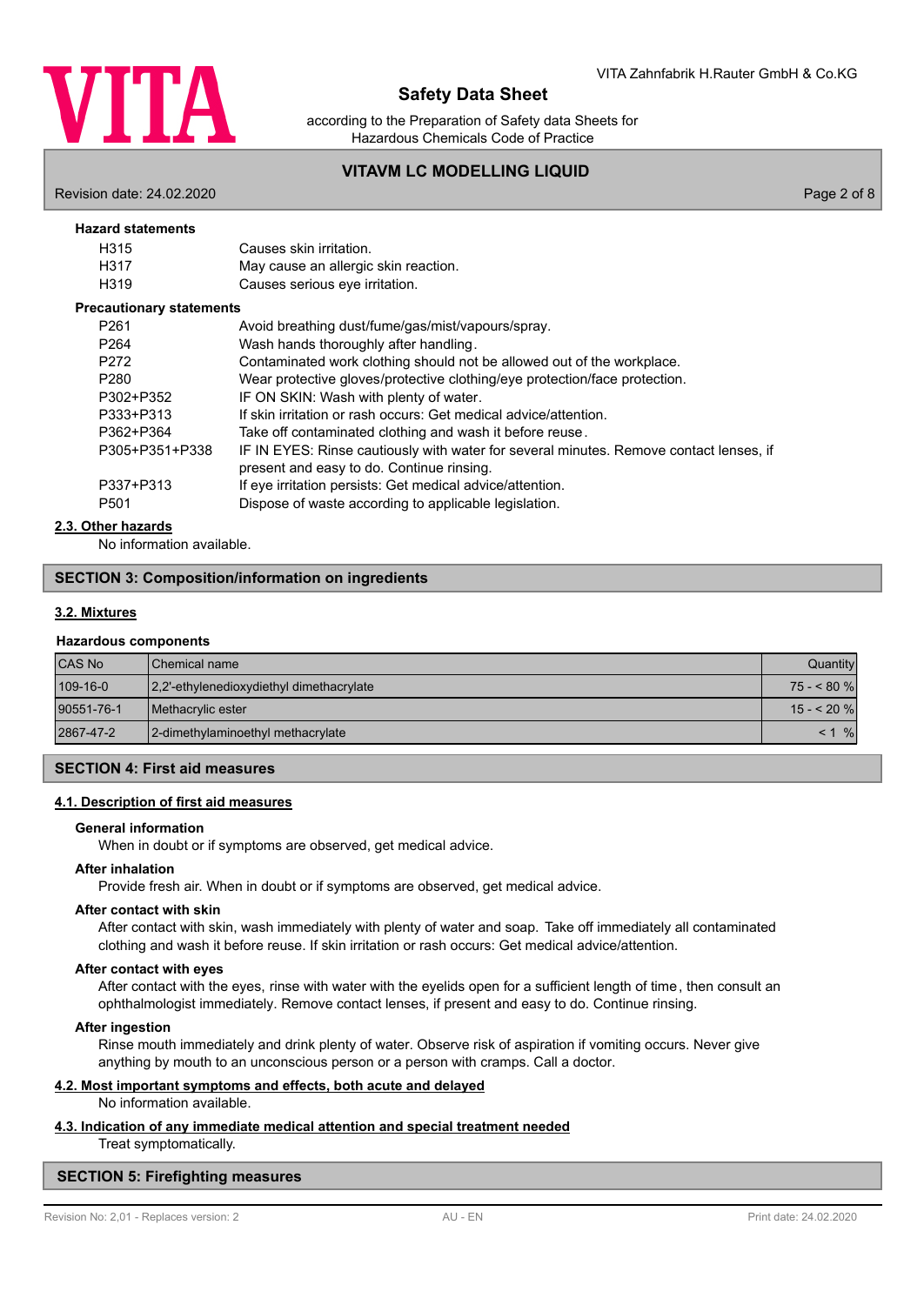

according to the Preparation of Safety data Sheets for Hazardous Chemicals Code of Practice

# **VITAVM LC MODELLING LIQUID**

Revision date: 24.02.2020 Page 3 of 8

# **5.1. Extinguishing media**

#### **Suitable extinguishing media**

Co-ordinate fire-fighting measures to the fire surroundings.

#### **5.2. Special hazards arising from the substance or mixture**

Non-flammable.

# **5.3. Advice for firefighters**

Wear a self-contained breathing apparatus and chemical protective clothing. Full protection suit.

#### **Additional information**

Suppress gases/vapours/mists with water spray jet. Collect contaminated fire extinguishing water separately. Do not allow entering drains or surface water.

#### **SECTION 6: Accidental release measures**

#### **6.1. Personal precautions, protective equipment and emergency procedures**

Provide adequate ventilation. Do not breathe gas/fumes/vapour/spray. Avoid contact with skin, eyes and clothes. Use personal protection equipment. Remove persons to safety.

#### **6.2. Environmental precautions**

Do not allow to enter into surface water or drains.

# **6.3. Methods and material for containment and cleaning up**

Absorb with liquid-binding material (e.g. sand, diatomaceous earth, acid- or universal binding agents). Treat the recovered material as prescribed in the section on waste disposal.

# **6.4. Reference to other sections**

Safe handling: see section 7 Personal protection equipment: see section 8 Disposal: see section 13

## **SECTION 7: Handling and storage**

#### **7.1. Precautions for safe handling**

#### **Advice on safe handling**

Provide adequate ventilation. Do not breathe gas/fumes/vapour/spray. Avoid contact with skin, eyes and clothes. Use personal protection equipment.

#### **Advice on protection against fire and explosion**

Usual measures for fire prevention.

#### **7.2. Conditions for safe storage, including any incompatibilities**

# **Requirements for storage rooms and vessels**

Keep container tightly closed.

#### No information available. **Hints on joint storage**

#### **7.3. Specific end use(s)**

Use as laboratory reagent

# **SECTION 8: Exposure controls/personal protection**

#### **8.1. Control parameters**

#### **Additional advice on limit values**

none

# **8.2. Exposure controls**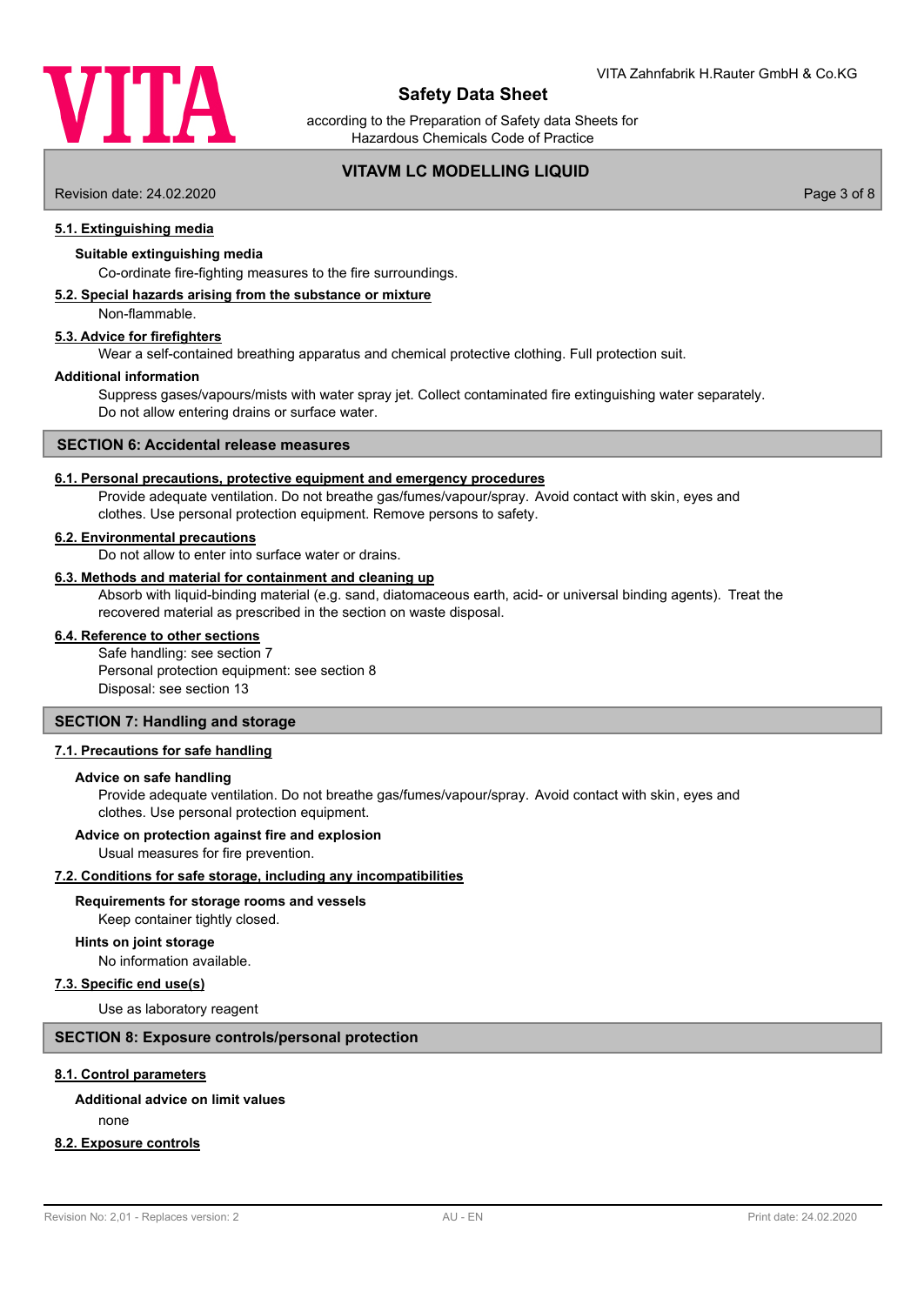

according to the Preparation of Safety data Sheets for Hazardous Chemicals Code of Practice

**VITAVM LC MODELLING LIQUID** Revision date: 24.02.2020 Page 4 of 8





#### **Appropriate engineering controls**

Provide adequate ventilation as well as local exhaustion at critical locations.

#### **Protective and hygiene measures**

Remove contaminated, saturated clothing immediately. Draw up and observe skin protection programme. Wash hands and face before breaks and after work and take a shower if necessary . When using do not eat, drink, smoke, sniff. Do not breathe gas/fumes/vapour/spray. Avoid contact with skin, eyes and clothes.

#### **Eye/face protection**

Wear eye/face protection.

#### **Hand protection**

Wear suitable gloves. Suitable material: NBR (Nitrile rubber) Breakthrough time (maximum wearing time): 30 min

The quality of the protective gloves resistant to chemicals must be chosen as a function of the specific working place concentration and quantity of hazardous substances. For special purposes, it is recommended to check the resistance to chemicals of the protective gloves mentioned above together with the supplier of these gloves.

#### **Skin protection**

Use of protective clothing.

### **Respiratory protection**

Provide adequate ventilation as well as local exhaustion at critical locations.. Technical ventilation of workplace

#### **Environmental exposure controls**

Avoid release to the environment.

# **SECTION 9: Physical and chemical properties**

#### **9.1. Information on basic physical and chemical properties**

| Colour:<br>colourless<br>Odour:<br>characteristic<br>pH-Value:<br>not determined<br>Changes in the physical state<br>Melting point:<br>not determined<br>Initial boiling point and boiling range:<br>not determined<br>not determined<br>Flash point:<br><b>Flammability</b><br>Solid:<br>not applicable<br>not applicable<br>Gas:<br><b>Explosive properties</b><br>The product is not: Explosive.<br>not determined<br>Lower explosion limits:<br>not determined<br>Upper explosion limits:<br><b>Auto-ignition temperature</b> | Physical state: | Liquid |  |
|-----------------------------------------------------------------------------------------------------------------------------------------------------------------------------------------------------------------------------------------------------------------------------------------------------------------------------------------------------------------------------------------------------------------------------------------------------------------------------------------------------------------------------------|-----------------|--------|--|
|                                                                                                                                                                                                                                                                                                                                                                                                                                                                                                                                   |                 |        |  |
|                                                                                                                                                                                                                                                                                                                                                                                                                                                                                                                                   |                 |        |  |
|                                                                                                                                                                                                                                                                                                                                                                                                                                                                                                                                   |                 |        |  |
|                                                                                                                                                                                                                                                                                                                                                                                                                                                                                                                                   |                 |        |  |
|                                                                                                                                                                                                                                                                                                                                                                                                                                                                                                                                   |                 |        |  |
|                                                                                                                                                                                                                                                                                                                                                                                                                                                                                                                                   |                 |        |  |
|                                                                                                                                                                                                                                                                                                                                                                                                                                                                                                                                   |                 |        |  |
|                                                                                                                                                                                                                                                                                                                                                                                                                                                                                                                                   |                 |        |  |
|                                                                                                                                                                                                                                                                                                                                                                                                                                                                                                                                   |                 |        |  |
|                                                                                                                                                                                                                                                                                                                                                                                                                                                                                                                                   |                 |        |  |
|                                                                                                                                                                                                                                                                                                                                                                                                                                                                                                                                   |                 |        |  |
|                                                                                                                                                                                                                                                                                                                                                                                                                                                                                                                                   |                 |        |  |
|                                                                                                                                                                                                                                                                                                                                                                                                                                                                                                                                   |                 |        |  |
|                                                                                                                                                                                                                                                                                                                                                                                                                                                                                                                                   |                 |        |  |
|                                                                                                                                                                                                                                                                                                                                                                                                                                                                                                                                   |                 |        |  |
| Solid:<br>not applicable                                                                                                                                                                                                                                                                                                                                                                                                                                                                                                          |                 |        |  |
|                                                                                                                                                                                                                                                                                                                                                                                                                                                                                                                                   |                 |        |  |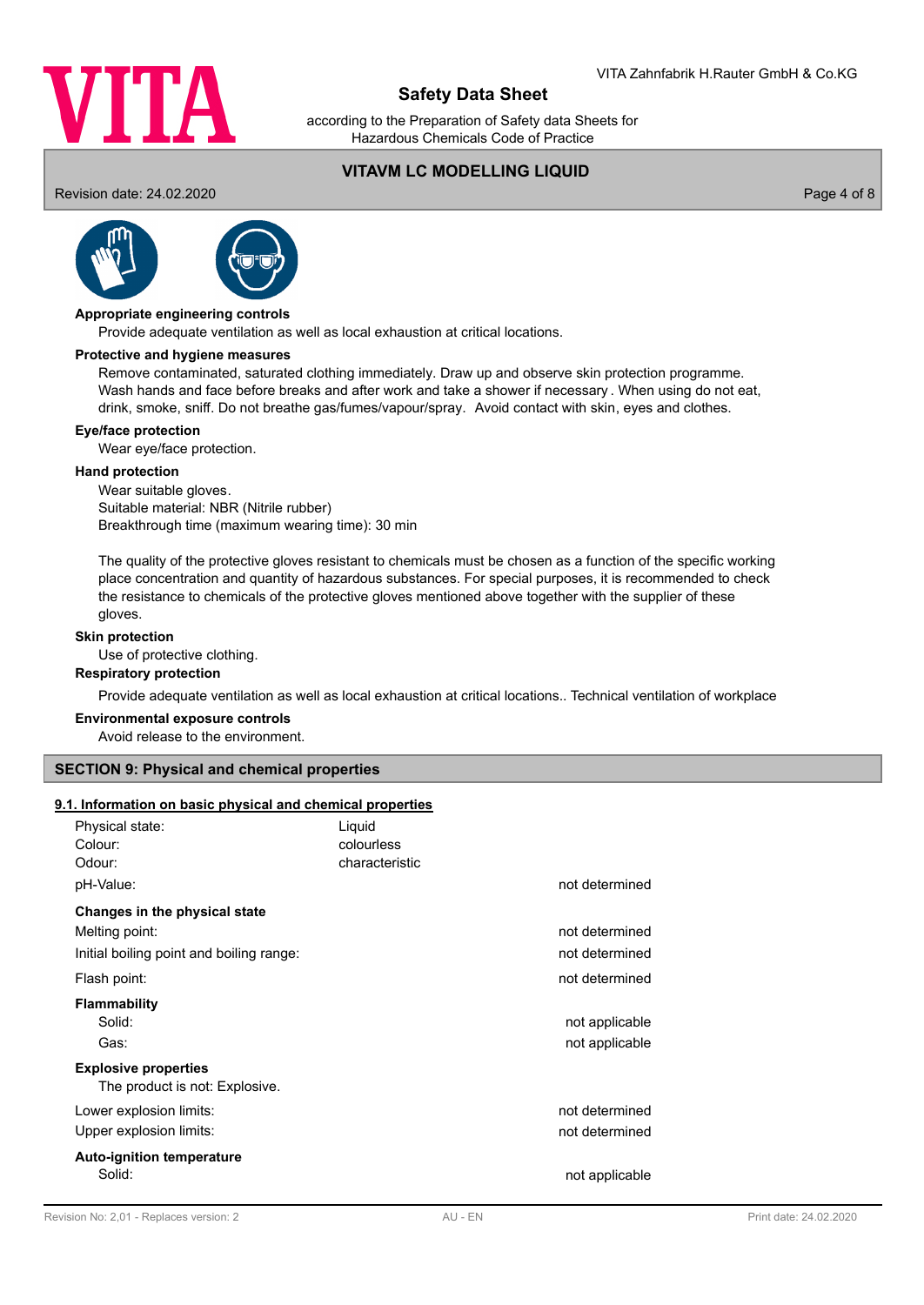

according to the Preparation of Safety data Sheets for Hazardous Chemicals Code of Practice

# **VITAVM LC MODELLING LIQUID**

| Revision date: 24.02.2020                      |                           | Page 5 of 8 |
|------------------------------------------------|---------------------------|-------------|
| Gas:                                           | not applicable            |             |
| Decomposition temperature:                     | not determined            |             |
| <b>Oxidizing properties</b><br>Not oxidising.  |                           |             |
| Vapour pressure:<br>(at 50 $^{\circ}$ C)       | <= 1100 hPa               |             |
| Density:                                       | 1,06000 g/cm <sup>3</sup> |             |
| Water solubility:                              | No                        |             |
| Solubility in other solvents<br>not determined |                           |             |
| Partition coefficient:                         | not determined            |             |
| Viscosity / dynamic:                           | not determined            |             |
| Viscosity / kinematic:                         | not determined            |             |
| Vapour density:                                | not determined            |             |
| Evaporation rate:                              | not determined            |             |
| 9.2. Other information                         |                           |             |
| Odour threshold: not determined                |                           |             |

# **SECTION 10: Stability and reactivity**

#### **10.1. Reactivity**

No hazardous reaction when handled and stored according to provisions.

# **10.2. Chemical stability**

The product is stable under storage at normal ambient temperatures.

#### **10.3. Possibility of hazardous reactions**

No known hazardous reactions.

# **10.4. Conditions to avoid**

No information available.

# **10.5. Incompatible materials**

No information available.

# **10.6. Hazardous decomposition products**

No known hazardous decomposition products.

# **SECTION 11: Toxicological information**

# **11.1. Information on toxicological effects**

# **Acute toxicity**

Based on available data, the classification criteria are not met.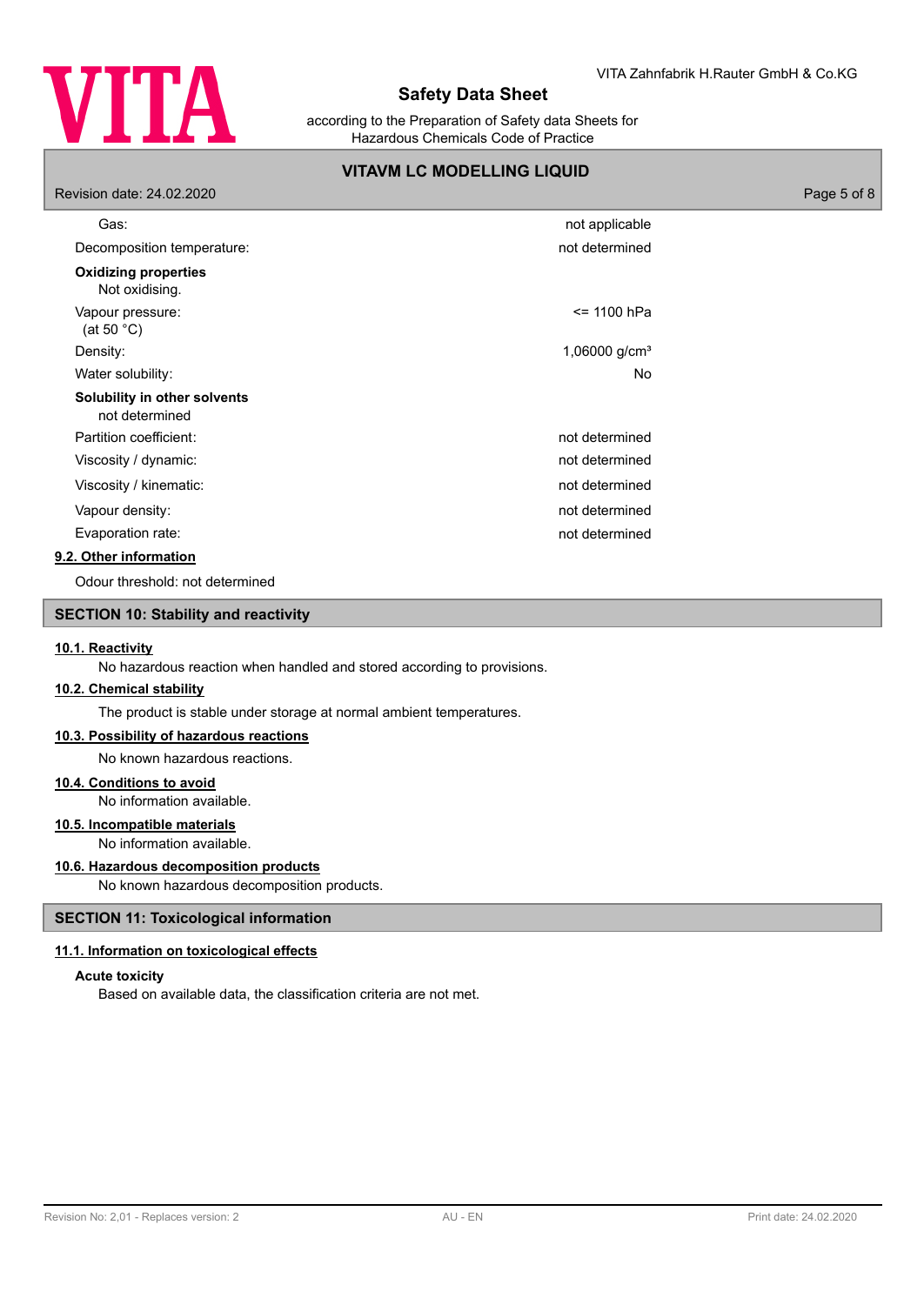

according to the Preparation of Safety data Sheets for Hazardous Chemicals Code of Practice

# **VITAVM LC MODELLING LIQUID**

Revision date: 24.02.2020 Page 6 of 8

| <b>CAS No</b> | Chemical name                     |                                   |         |        |        |
|---------------|-----------------------------------|-----------------------------------|---------|--------|--------|
|               | Exposure route                    | Dose                              | Species | Source | Method |
| 90551-76-1    | Methacrylic ester                 |                                   |         |        |        |
|               | dermal                            | 3000<br>LD <sub>50</sub><br>mg/kg |         |        |        |
| 2867-47-2     | 2-dimethylaminoethyl methacrylate |                                   |         |        |        |
|               | oral                              | <b>ATE</b><br>500<br>mg/kg        |         |        |        |
|               | dermal                            | <b>ATE</b><br>1100<br>mg/kg       |         |        |        |

# **Irritation and corrosivity**

Causes skin irritation.

Causes serious eye irritation.

#### **Sensitising effects**

May cause an allergic skin reaction. (2,2'-ethylenedioxydiethyl dimethacrylate; 2-dimethylaminoethyl methacrylate)

### **Carcinogenic/mutagenic/toxic effects for reproduction**

Based on available data, the classification criteria are not met.

#### **STOT-single exposure**

Based on available data, the classification criteria are not met.

#### **STOT-repeated exposure**

Based on available data, the classification criteria are not met.

#### **Aspiration hazard**

Based on available data, the classification criteria are not met.

# **SECTION 12: Ecological information**

#### **12.1. Toxicity**

The product is not: Ecotoxic.

# **12.2. Persistence and degradability**

The product has not been tested.

# **12.3. Bioaccumulative potential**

The product has not been tested.

# **12.4. Mobility in soil**

The product has not been tested.

# **12.5. Other adverse effects**

No information available.

# **Further information**

Avoid release to the environment.

# **SECTION 13: Disposal considerations**

#### **13.1. Waste treatment methods**

#### **Disposal recommendations**

Do not allow to enter into surface water or drains. Dispose of waste according to applicable legislation.

#### **Contaminated packaging**

Handle contaminated packages in the same way as the substance itself.

# **SECTION 14: Transport information**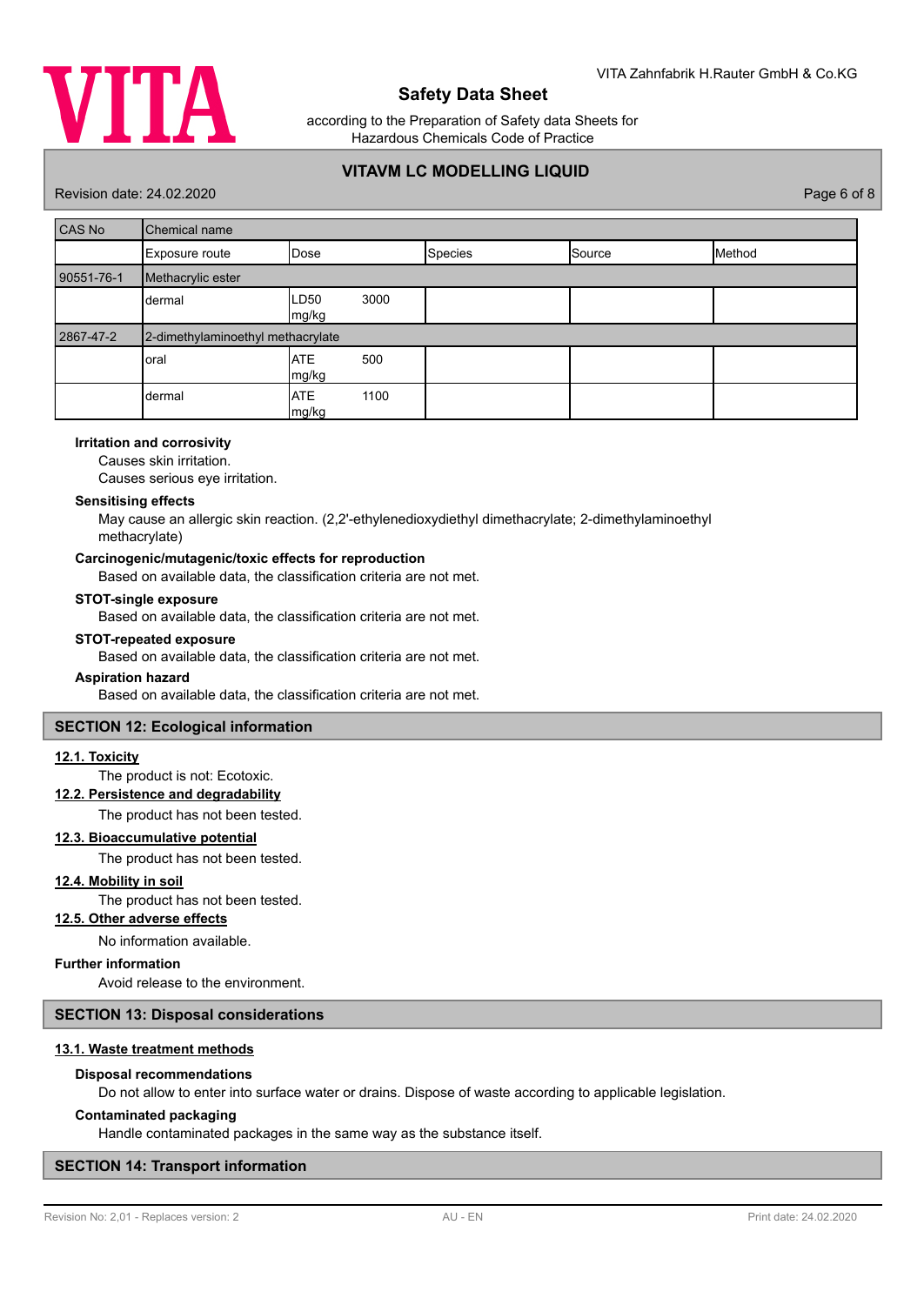

according to the Preparation of Safety data Sheets for Hazardous Chemicals Code of Practice

# **VITAVM LC MODELLING LIQUID**

Revision date: 24.02.2020 Page 7 of 8

| <b>Land transport (ADG)</b>                                                                |                                                          |
|--------------------------------------------------------------------------------------------|----------------------------------------------------------|
| 14.1. UN number:                                                                           | No dangerous good in sense of this transport regulation. |
| 14.2. UN proper shipping name:                                                             | No dangerous good in sense of this transport regulation. |
| 14.3. Transport hazard class(es):                                                          | No dangerous good in sense of this transport regulation. |
| 14.4. Packing group:                                                                       | No dangerous good in sense of this transport regulation. |
| <b>Marine transport (IMDG)</b>                                                             |                                                          |
| 14.1. UN number:                                                                           | No dangerous good in sense of this transport regulation. |
| 14.2. UN proper shipping name:                                                             | No dangerous good in sense of this transport regulation. |
| 14.3. Transport hazard class(es):                                                          | No dangerous good in sense of this transport regulation. |
| 14.4. Packing group:                                                                       | No dangerous good in sense of this transport regulation. |
| Air transport (ICAO-TI/IATA-DGR)                                                           |                                                          |
| 14.1. UN number:                                                                           | No dangerous good in sense of this transport regulation. |
| 14.2. UN proper shipping name:                                                             | No dangerous good in sense of this transport regulation. |
| 14.3. Transport hazard class(es):                                                          | No dangerous good in sense of this transport regulation. |
| 14.4. Packing group:                                                                       | No dangerous good in sense of this transport regulation. |
| 14.5. Environmental hazards                                                                |                                                          |
| ENVIRONMENTALLY HAZARDOUS:                                                                 | no                                                       |
| 14.6. Special precautions for user                                                         |                                                          |
| No information available.                                                                  |                                                          |
| 14.7. Transport in bulk according to Annex II of Marpol and the IBC Code<br>not applicable |                                                          |
| <b>CECTION 15: Poquiatory information</b>                                                  |                                                          |

# **SECTION 15: Regulatory information**

#### **15.1. Safety, health and environmental regulations/legislation specific for the substance or mixture**

# **National regulatory information**

**Additional information**

AICS

2,2'-ethylenedioxydiethyl dimethacrylate: Yes. Methacrylic ester: Yes. 2-dimethylaminoethyl methacrylate: Yes.

#### **SUSMP**

2,2'-ethylenedioxydiethyl dimethacrylate: No Methacrylic ester: No 2-dimethylaminoethyl methacrylate: No

# **SECTION 16: Other information**

# **Changes**

This data sheet contains changes from the previous version in section(s): 2,4,7,8,9,14,15,16.

#### **Abbreviations and acronyms**

ACGIH: American Conference of Governmental Industrial Hygienists ADG: Australian Dangerous Goods AICS: Australian Inventory of Chemical Substances ICAO: International Civil Aviation Organization IMDG: International Maritime Code for Dangerous Goods IATA: International Air Transport Association GHS: Globally Harmonized System of Classification and Labelling of Chemicals